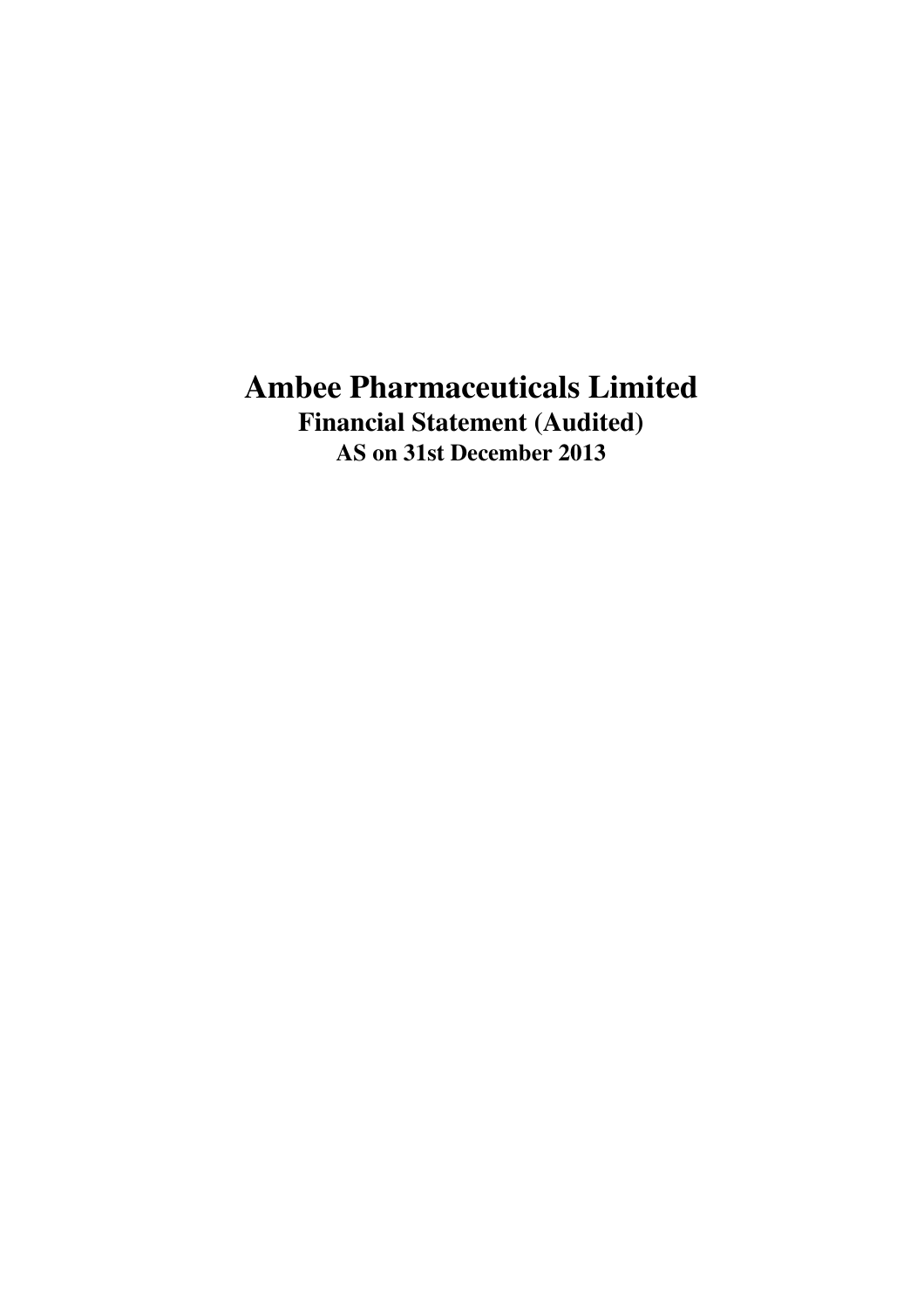# **AMBEE PHARMACEUTICALS LIMITED STATEMENT OF FINANCIAL POSITION AS AT 31 DECEMBER 2013**

|                                                          |                | <b>Amount in Taka</b> |               |
|----------------------------------------------------------|----------------|-----------------------|---------------|
| <b>ASSETS</b>                                            | <b>NOTES</b>   | 2013                  | 2012          |
| <b>Non-Current Assets</b>                                |                |                       |               |
| Property, Plant & Equipment                              | $\overline{4}$ | 48,808,929            | 51,700,815    |
| <b>Current Assets</b>                                    |                | 291,152,854           | 227, 132, 817 |
| Inventories                                              | 5              | 133,329,534           | 119,872,967   |
| <b>Accounts Receivables</b>                              | 6              | 73,261,782            | 42,992,309    |
| Advances, Deposits and Pre-payments                      | 7              | 61,136,280            | 56,080,464    |
| Cash and Cash Equivalents                                | 8              | 23,425,258            | 8,187,077     |
| <b>Total Assets</b>                                      |                | 339,961,783           | 278,833,632   |
| <b>EQUITY AND LIABILITIES</b>                            |                |                       |               |
| <b>Capital and Reserves</b>                              |                | 53,579,454            | 52,279,079    |
| <b>Share Capital</b>                                     | 9              | 20,000,000            | 20,000,000    |
| Tax-Holiday Reserve                                      | 10             | 5,134,154             | 5,134,154     |
| Retained Earnings- As par statement of changes in equity |                | 28,445,300            | 27,144,925    |
| <b>Non Current Liabilities</b>                           |                |                       |               |
| Deferred Tax Liability                                   |                | 8,507,788             | 8,054,165     |
| <b>Current Liabilities and Provisions</b>                |                | 277,874,541           | 218,500,388   |
| Short Term Loan (secured)                                |                | 141,189,131           | 103,892,826   |
| <b>Interest Payable</b>                                  |                | 10,759,690            | 3,499,270     |
| <b>Trade and Other Payables</b>                          |                | 10,102,225            | 10,495,497    |
| <b>Accrued Expenses</b>                                  |                | 18,200,484            | 27,775,395    |
| Workers' Profit Participation Fund                       |                | 1,870,509             | 1,034,943     |
| Liabilities for other finance                            |                | 67,523,044            | 47,408,269    |
| Provision for Taxation                                   | 11             | 26,567,567            | 23,101,492    |
| <b>Unclaimed Dividend</b>                                |                | 1,661,890             | 1,292,696     |
|                                                          |                | 339,961,783           | 278,833,632   |

The annexed notes are an integral part of the Financial Statements.

Approved and authorised for issue by the board of directors on 15 May 2014 and signed for and on behalf of the Board.

**(Naureen Aziz M. Bhai) Managing Director** 

 **Director Chief financial officer (Nurjehan Hudda) (A. K. M. Khairul Aziz)**

As per our report of even date

**SARWAR SALAMAT & CO Chartered Accountants**

Dhaka 15 May 2014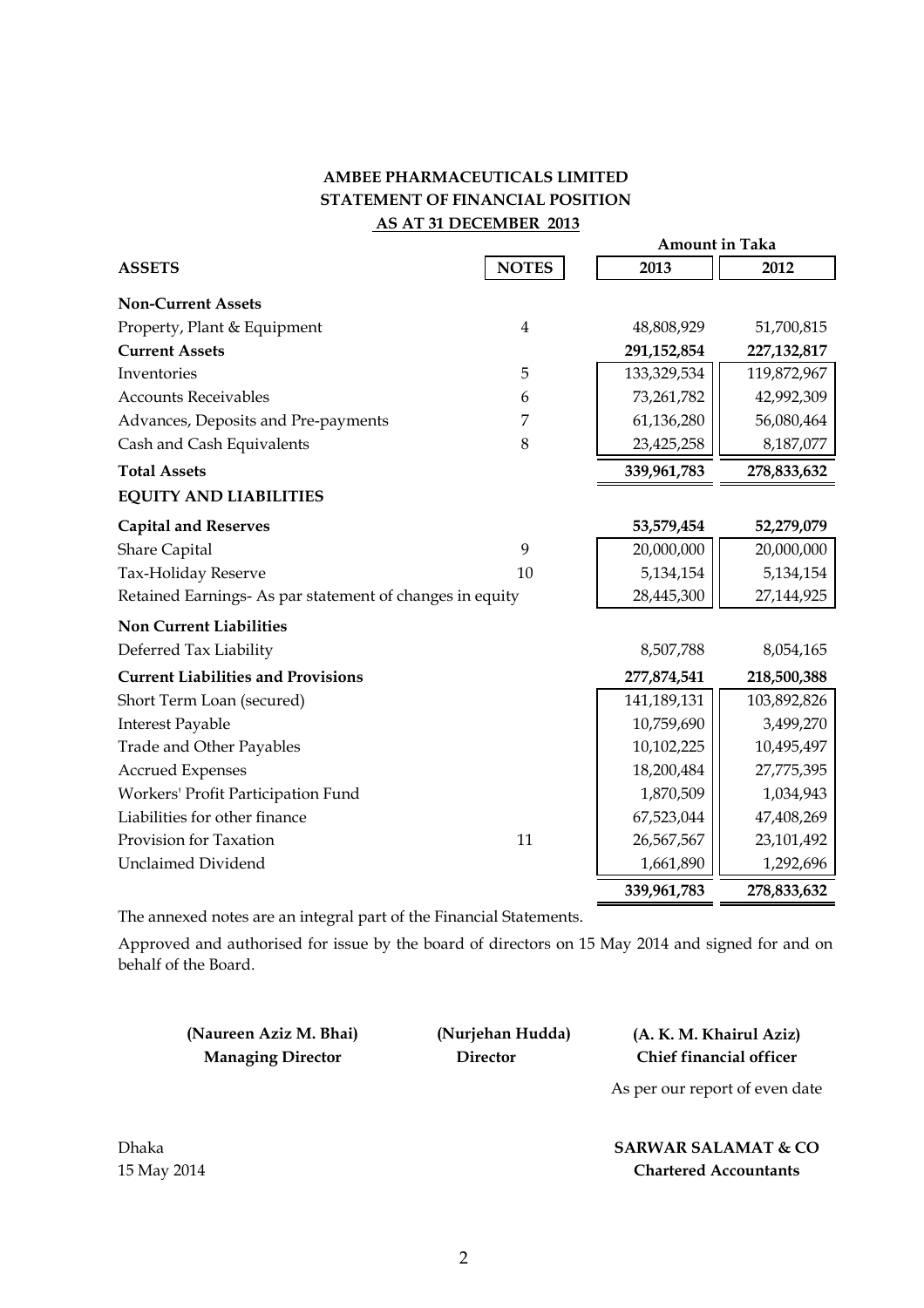# **AMBEE PHARMACEUTICALS LIMITED STATEMENT OF COMPREHENSIVE INCOME FOR THE YEAR ENDED 31 DECEMBER 2013**

|                                                          |              | Amount in Taka  |                 |
|----------------------------------------------------------|--------------|-----------------|-----------------|
|                                                          | <b>NOTES</b> | 2013            | 2012            |
|                                                          |              |                 |                 |
| <b>Revenue (Turnover) from Net Sales</b>                 | 12           | 342,972,431     | 281,084,880     |
| Cost of Goods Sold                                       | 13           | (163, 324, 226) | (132, 352, 513) |
| <b>Gross Profit</b>                                      |              | 179,648,205     | 148,732,367     |
| <b>OPERATING EXPENSES:</b>                               |              | (167, 206, 023) | (139, 207, 905) |
| <b>Administrative Expenses</b>                           | 14           | 18,689,414      | 11,534,569      |
| Marketing & Selling Expenses                             | 15           | 134,101,621     | 114,267,720     |
| <b>Financial Expenses</b>                                | 16           | 14,414,988      | 13,405,616      |
| Other Income                                             |              |                 | 500,944         |
| <b>OPERATING PROFIT</b>                                  |              | 12,442,182      | 10,025,406      |
| Contribution to Workers' Profit Participation Fund       | 17           | (622, 109)      | (501, 270)      |
| NET PROFIT BEFORE TAX                                    |              | 11,820,073      | 9,524,136       |
| Provision for Current tax                                |              | (3,466,075)     | (2,544,936)     |
| Deferred Tax Income / (Expenses)                         |              | (453, 623)      | 891,176         |
|                                                          |              | (3,919,698)     | (1,653,760)     |
| NET PROFIT AFTER TAX transferred to Statement of Changes |              |                 |                 |
| in Equity                                                |              | 7,900,375       | 7,870,376       |
| Number of Shares                                         |              | 2,000,000       | 2,000,000       |
| Earnings per share (EPS) basic                           | 18           | 3.95            | 3.94            |

The annexed notes are an integral part of the Financial Statements. Approved and authorised for issue by the board of directors on 15 May 2014 and signed for and on behalf of the Board.

**(Naureen Aziz M. Bhai) Managing Director** 

 **(Nurjehan Hudda) (A. K. M. Khairul Aziz) Director Chief financial officer**

As per our report of even date

**SARWAR SALAMAT & CO Chartered Accountants**

Dhaka 15 May 2014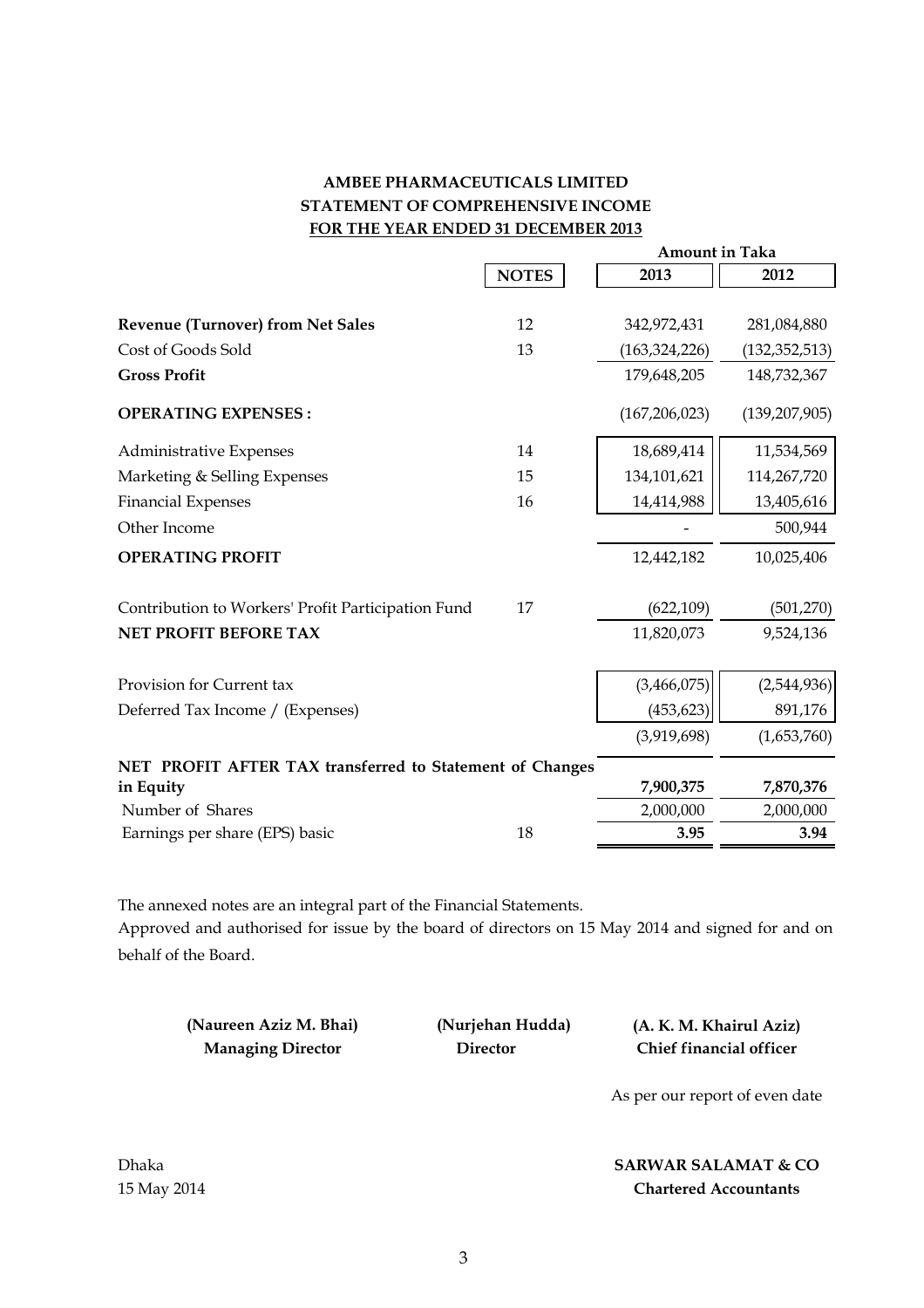# **FOR THE YEAR ENDED 31 DECEMBER 2013 AMBEE PHARMACEUTICALS LIMITED STATEMENT OF CASH FLOWS**

|                                                  | Amount in Taka  |                 |
|--------------------------------------------------|-----------------|-----------------|
|                                                  | 2013            | 2012            |
| <b>CASH FLOWS FROM OPERATING ACTIVITIES:</b>     |                 |                 |
| Collections from turnover                        | 312,702,958     | 284,974,449     |
| Payments for cost and expenses                   | (306, 880, 105) | (262, 716, 274) |
| Income tax paid                                  | (3,698,392)     | (4,096,039)     |
| <b>Cash Generated From Operating Activities</b>  | 2,124,461       | 18,162,136      |
| <b>CASH FLOWS FROM INVESTMENT ACTIVITIES:</b>    |                 |                 |
| Acquisition of fixed assets                      | (770, 249)      | (1,097,200)     |
| Sale of fixed assets                             |                 | 560,000         |
| <b>Cash Generated From Investment Activities</b> | (770, 249)      | (537, 200)      |
| <b>CASH FLOWS FROM FINANCING ACTIVITIES:</b>     |                 |                 |
| Other Finance                                    | 20,114,775      | (5,257,425)     |
| Dividend paid                                    | (6,230,806)     | (6,310,512)     |
| <b>Cash Generated From Financial Activities</b>  | 13,883,969      | (11, 567, 937)  |
| Increase/(Decrease) in cash and cash equivalents | 15,238,181      | 6,056,999       |
| Opening cash and cash equivalents                | 8,187,077       | 2,130,078       |
| Closing cash and cash equivalents                | 23,425,258      | 8,187,077       |
|                                                  |                 |                 |

The annexed notes are an integral part of the Financial Statements.

Approved and authorised for issue by the board of directors on 15 May 2014 and signed for and on behalf of the Board.

| (Naureen Aziz M. Bhai)   | (Nurjehan Hudda) | (A. K. M. Khairul Aziz)        |
|--------------------------|------------------|--------------------------------|
| <b>Managing Director</b> | <b>Director</b>  | Chief financial officer        |
|                          |                  | As per our report of even date |

**SARWAR SALAMAT & CO Chartered Accountants**

Dhaka 15 May 2014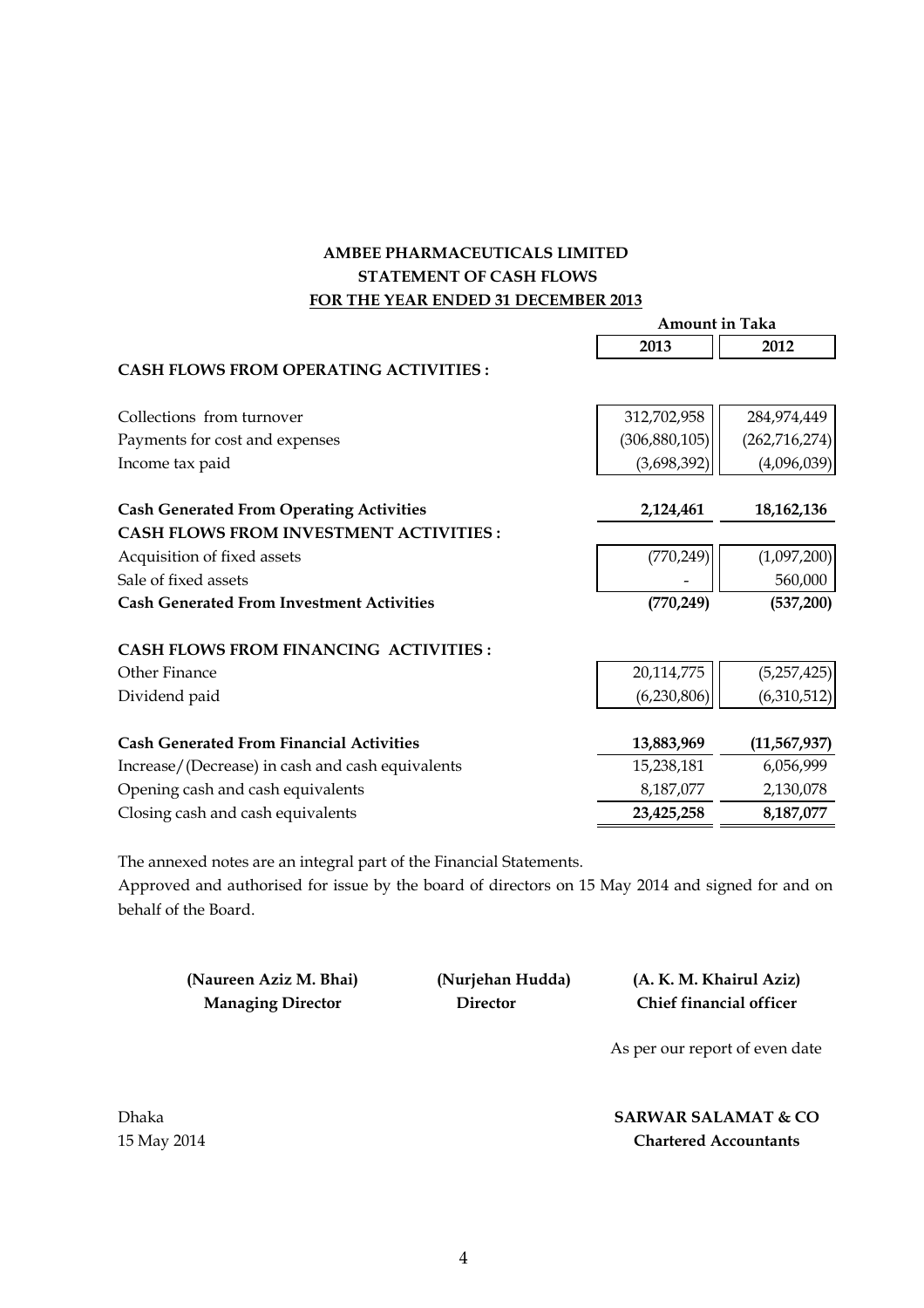# **AMBEE PHARMACEUTICALS LIMITED Statement of Changes in Equity FOR THE YEAR ENDED 31 DECEMBER 2013**

|                                   |                          | <b>Tax Holiday</b> | Retained    |              |
|-----------------------------------|--------------------------|--------------------|-------------|--------------|
| Particulars                       | <b>Share Capital</b>     | Reserve            | Earnings    | <b>Total</b> |
|                                   |                          |                    |             |              |
| Balance as on 31 December 2012    | 20,000,000               | 5,134,154          | 27,144,925  | 52,279,079   |
| Dividend for year the 2012        |                          |                    | (6,600,000) | (6,600,000)  |
| Net Profit after Tax for the year | $\overline{\phantom{a}}$ |                    | 7,900,375   | 7,900,375    |
| Balance as on 31 December 2013    | 20,000,000               | 5,134,154          | 28,445,300  | 53,579,454   |

# **Statement of Changes in Equity FOR THE YEAR ENDED 31 DECEMBER 2012**

|                                       |                          | Tax Holiday              | <b>Retained</b> |              |
|---------------------------------------|--------------------------|--------------------------|-----------------|--------------|
| <b>Particulars</b>                    | <b>Share Capital</b>     | <b>Reserve</b>           | Earnings        | <b>Total</b> |
|                                       |                          |                          |                 |              |
| Balance as on 31 December 2011        | 20,000,000               | 5,134,154                | 25,274,549      | 50,408,703   |
| Dividend for year the 2011            | $\overline{\phantom{a}}$ | $\overline{\phantom{0}}$ | (6,000,000)     | (6,000,000)  |
| Net Profit after Tax for the year     | -                        |                          | 7,870,376       | 7,870,376    |
| <b>Balance as on 31 December 2012</b> | 20,000,000               | 5,134,154                | 27,144,925      | 52,279,079   |

The annexed notes are an integral part of the Financial Statements.

Approved and authorised for issue by the board of directors on 15 May 2014 and signed for and on behalf of the Board.

**(Naureen Aziz M. Bhai) (Nurjehan Hudda) Managing Director Director**

**Chief financial officer (A. K. M. Khairul Aziz)**

As per our report of even date

Dhaka 15 May 2014

#### **Chartered Accountants SARWAR SALAMAT & CO.**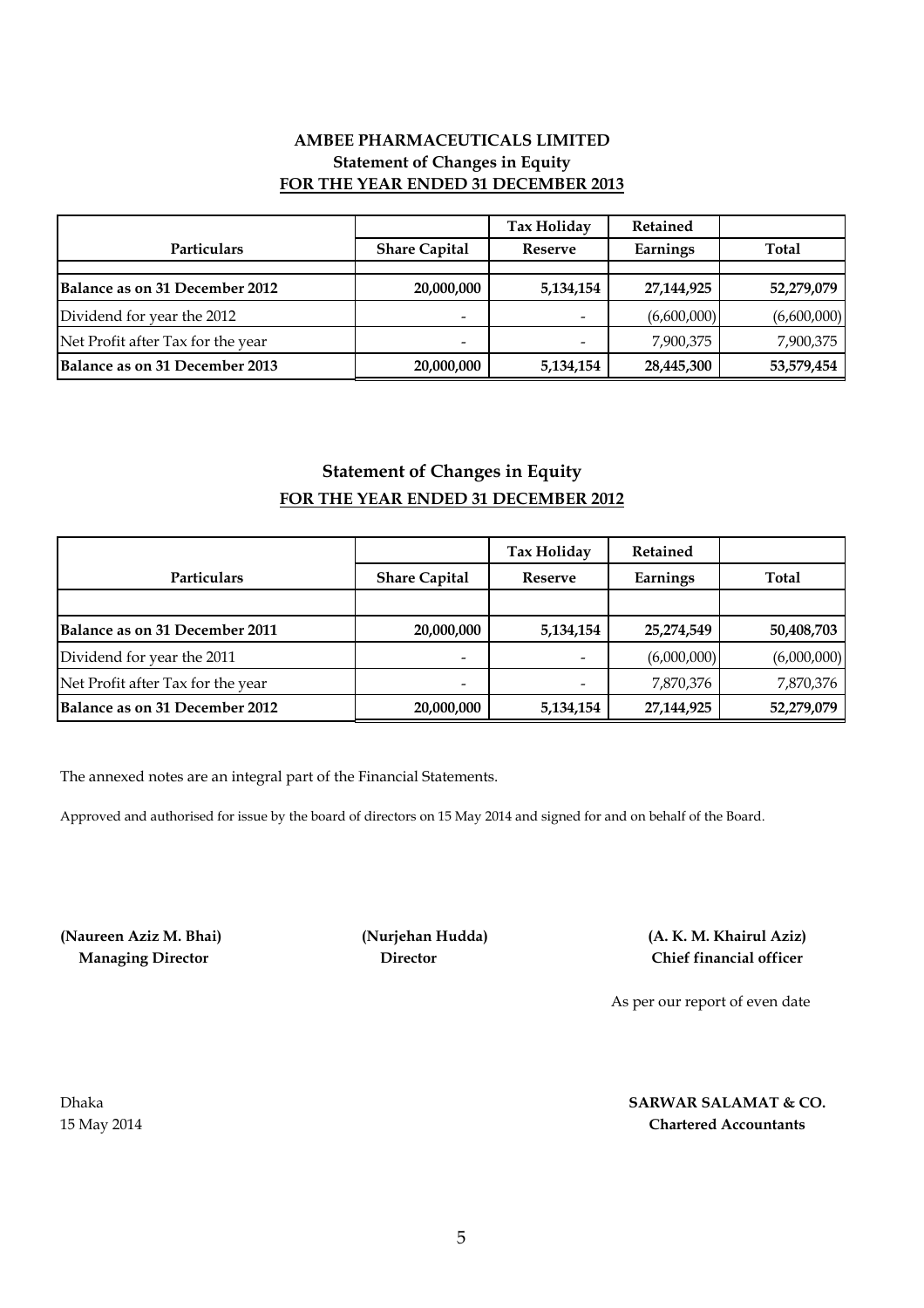# **Ambee Pharmaceuticals Limited Accounting Policies and Explanatory Notes to the Financial Statements as at and for the Year Ended 31 December 2013**

# **1. Statutory Background of the Company and Overview of it's Operational Activities**

## **The Domicile, Legal Form and Address**

The Ambee Pharmaceuticals Limited (the "Company"), was incorporated in Bangladesh as a public company on 4th February, 1976. It commenced commercial operation in 1978 and went for public issue of shares in 1986. The shares of the Company are listed in the Dhaka and Chittagong Stock Exchanges of Bangladesh.

The registered office of the company is located at 184/1, Tejgaon I/A, Dhaka – 1208 and the manufacturing plant is located at same place at 184/1, Tejgaon I/A, Dhaka – 1208.

# **Nature of Operations and Principal Activities**

During the year, the principal activities of the company were manufacturing of pharmaceuticals drugs and medicines and sales thereof.

# **2. Basis of Presenting Financial Statements**

The following underlying assumptions, measurement base, laws, rules, regulations and accounting pronouncements have been considered in preparing and presenting the financial statements :

Generally Accepted Accounting Principles and Practices in Bangladesh; The Companies Act 1994; The Securities and Exchange Rules, 1987; The Listing Regulations of Dhaka and Chittagong Stock Exchanges ; and The Bangladesh Accounting Standards (BAS). Going concern; Accrual; Historical Cost Convention;

The preparation of financial statements in conformity with Bangladesh accounting standards requires management to make estimates and assumptions that affect the reported amounts of revenues and expenses, assets and liabilities, and

#### **3. Critical Corporate Accounting Policies in respect of Recognition and Valuation of Key Accounting Issues**

Following are the accounting policies relating to recognition and valuation of items in financial statements:

#### **(a) Recognition of Income**

In conformity with the requirements of provisions of BAS-18 "Revenue," Vat as included in sales price and collected on behalf of customers is not considered as "Revenue".

#### **(b) Property, Plant and Equipment**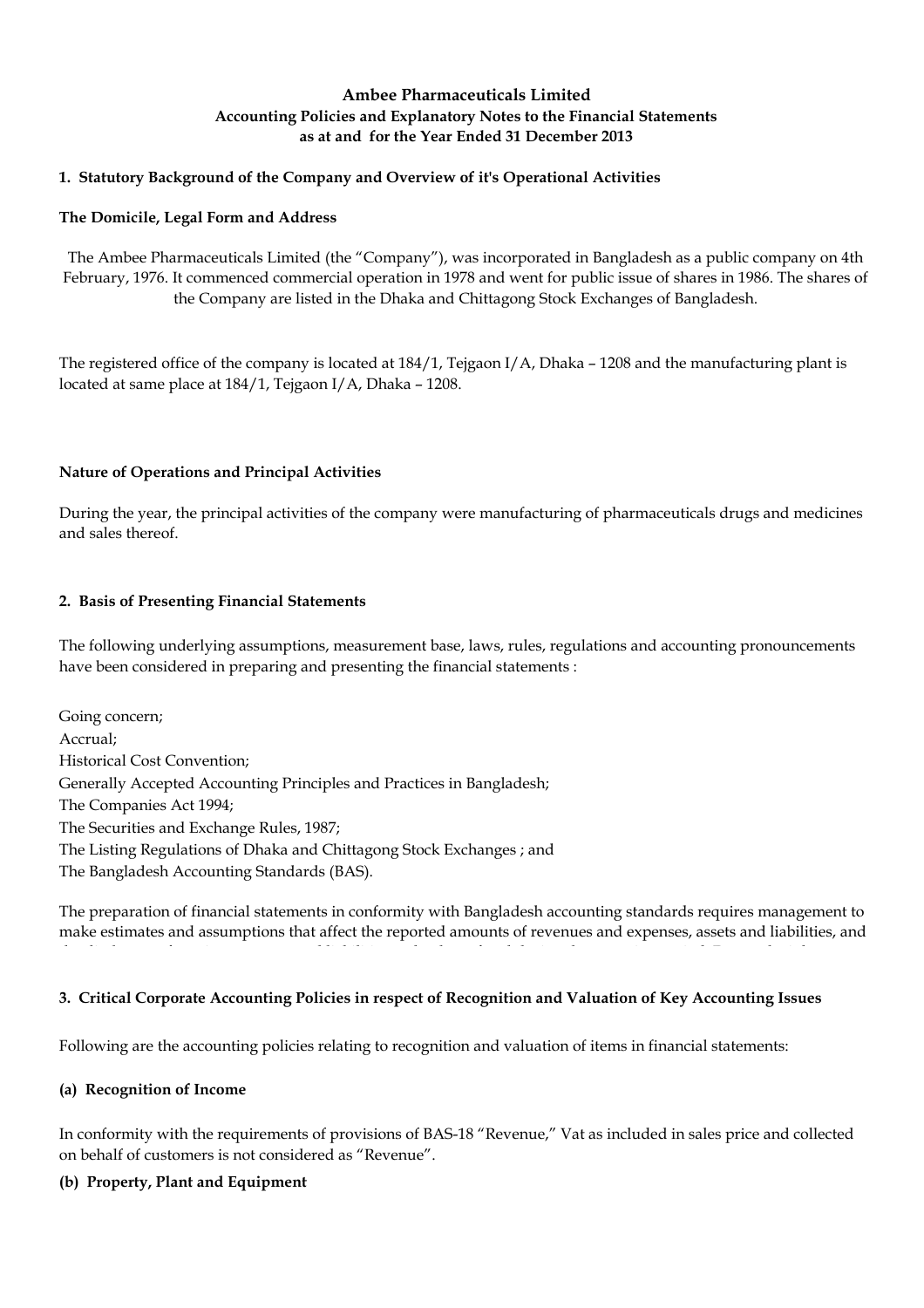These are initially stated at cost of acquisition and subsequently stated at cost less accumulated depreciation. The cost of acquisition of an asset comprises its purchase price and any directly attributable cost of bringing the asset to its working condition for its intended use inclusive of inward freight, duties and non-refundable taxes. In respect of major projects involving construction, related pre-operational expenses form part of the value of asset capitalized. Expenses capitalized also include pre-operational borrowing cost. Expenditure incurred after the assets have been put into operation, such as repairs & maintenance is normally charged off as revenue expenditure in the period in which it is incurred. In situation where it can be clearly demonstrated that the expenditure has resulted in an increase in the future economic benefit expected to be obtained from the use of the fixed assets, the expenditure is capitalized as an additional cost of the assets.

On retirement or otherwise disposal of fixed assets, the cost and accumulated depreciation are eliminated and any gain or loss on such disposal is reflected in the profit and loss account which is determined with reference to the net book value of the assets and the net sales proceeds.

#### **('c) Depreciation**

Property, Plant and Equipments are stated at their cost less accumulated depreciation in accordance with BAS 16 "Property, Plant and Equipment". Cost represents cost of acquisition or construction and Capitalization of Preproduction expenditure including interest during construction period. Uninstalled machinery represents cost of procurement. No depreciation is charged on leasehold land, capital work in progress and un-installed machinery.Depreciation is on all other property, plant and equipments are computed using the reducing balance method.

The annual depreciation rates applicable to the principal categories are:

| <b>Factory Building</b>       | 2.5%  |
|-------------------------------|-------|
| Plant and Machinery           | 7.0%  |
| Deep Tube Well                | 15.0% |
| <b>Diesel Generating Set</b>  | 15.0% |
| Loose Tools                   | 15.0% |
| Laboratory Equipment          | 10.0% |
| Electrical Installation       | 10.0% |
| Laboratory Glassware          | 15.0% |
| Production Equipment          | 10.0% |
| <b>Transport and Vehicles</b> | 20.0% |
| Motor Cycle                   | 20.0% |
| <b>Furniture and Fixtures</b> | 10.0% |
| Office Equipment              | 15.0% |
| Office By-cycles              | 20.0% |
| <b>Books</b>                  | 15.0% |
|                               |       |

#### **(d) Impairment**

Carrying amount of the company's assets are reviewed at each balance sheet date or whenever there is an indication of impairment. If any such indication exist, the assets recoverable amount is estimated. An impairment loss is recognized whenever the carrying amount of the asset or its cash generating unit exceeds its recoverable amount. Impairment loss, if any, is recognized in the profit and loss account.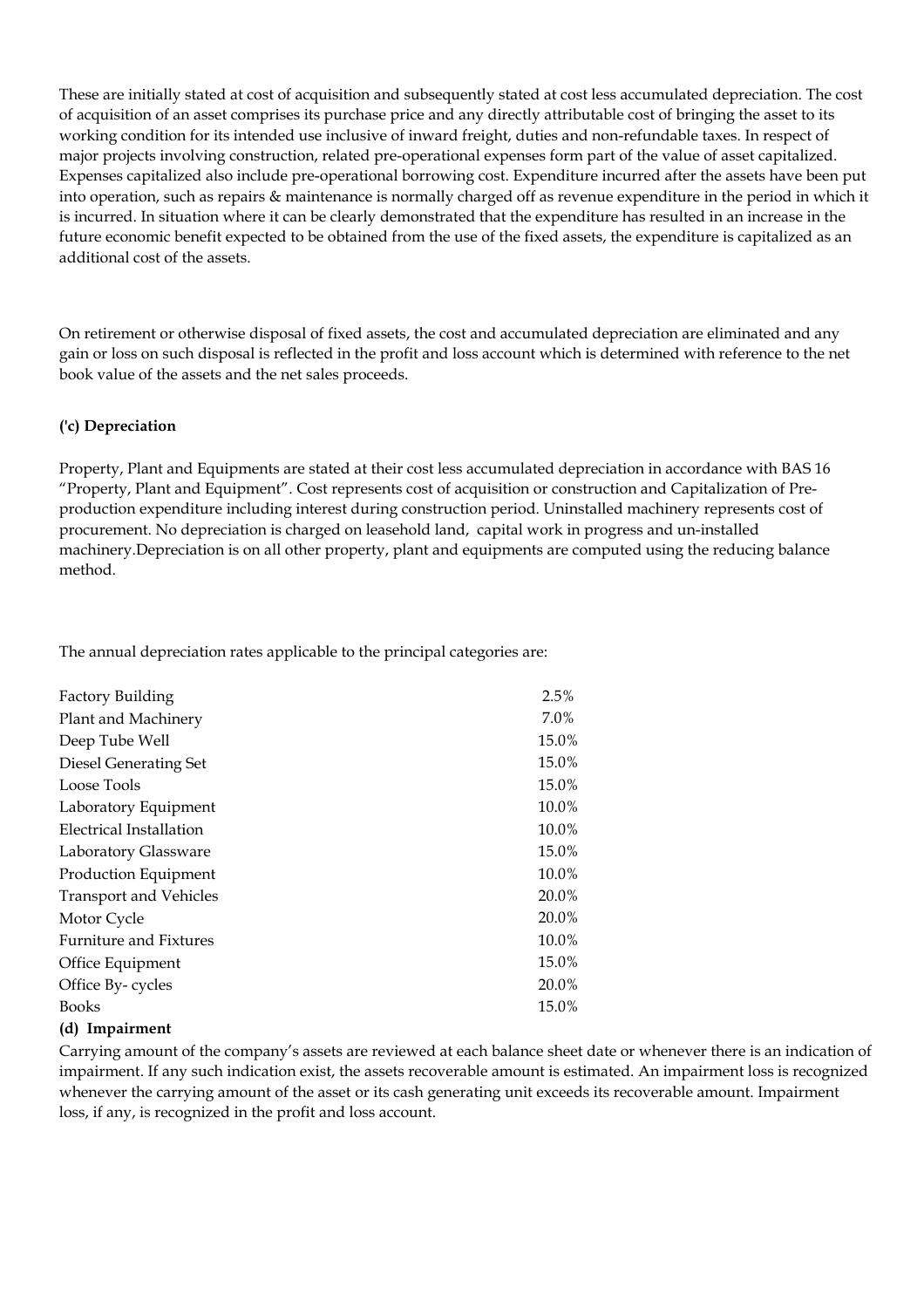## **(e) Capital Work-In- Progress**

Amount paid to acquire fixed assets and the cost of assets not put to use before the year end are disclosed under workin-progress.

## **(f) Research and Development Expenses**

Research cost are expensed in the period in which they are incurred.

Development cost are also expensed when incurred instead of recognition as an asset due to the uncertainty of the related future economic benefits.

#### **(g) Advertising and Promotional Expenses**

All costs associated with advertising and promoting products are expenses in the year incurred.

# **(h) Borrowing Costs**

Borrowing costs are charged as expenses.

#### **(i) Inventories**

Inventories are carried at the lower of cost and net realizable value.

The cost is calculated on first in first out method consistently. Costs comprise expenditure incurred in the normal course of business in bringing such inventories to its location and conditions. Where necessary, provision is made for obsolete, slow moving and defective inventories (if any) identified at the time of physical verification of inventories.

Net realizable value is based on estimated selling price less any further costs expected to be incurred to make the sale.

# **(j) Accounts Receivable**

These are carried at original invoice amount which represents net realisable value only. This is considered good and collectible, and therefore, no amount was written off as bad debt and no debt was considered doubtful to provide for.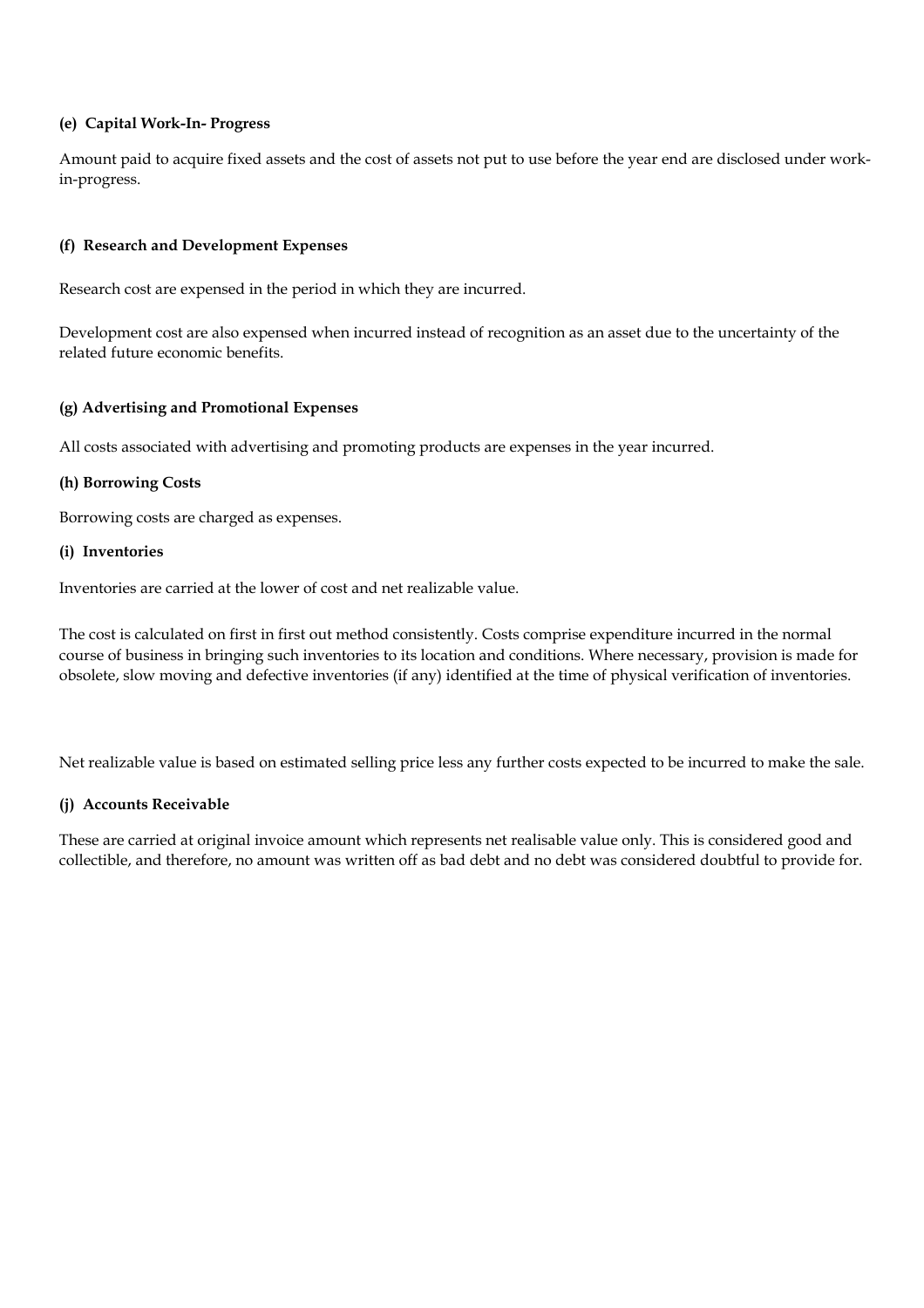## **(k) Cash and Cash Equivalents**

Cash in hand and cash at banks have been considered as the cash and cash equivalents for preparation of these financial statements as there were insignificant risk of changes in value of these current assets.

## **(l) Other Current Assets**

Other current assets have a value on realisation in the ordinary course of the company's business which is at least equal to the amount at which they are stated in the balance sheet.

#### **(m) Lease**

**Fixed assets acquired under leases are considered as finance lease as required by Bangladesh Accounting Standard.** 

#### **(n) Income Taxes**

#### **i. Current Tax**

Current tax has been provided on the estimated taxable profit for the year under review @ 27.5%, being the tax rate applicable for publicly traded company.

#### **ii. Deferred tax**

The company has adopted deferred tax in compliance with the provisions of Bangladesh Accounting Standard (BAS)- 12 "Income Taxes". The company's policy of recognition of deferred tax assets / liabilities is based on temporary differences ( Taxable or deductible) between the carrying amount (Book value) of assets and liabilities for financial reporting purposes and its tax base, and accordingly deferred tax income / expenses has been considered to determine net profit after tax and earnings per share (EPS).

#### **(o) Provisions for cost of post employment benefits**

The Company operates a contributory provident fund for its Head Office Staff. Assets of provident fund are held in a separate trustee who administrated fund as per the relevant rules and is funded by payments from employees and by the Company at pre-determined rates. The company's contribution to the provident fund is charged off as revenue expenditure in the period to which the contributions relate.

#### **(p) Other corporate debt, accounts payable, trade and other liabilities.**

These liabilities are carried at the anticipated settlement amount in respect of goods and services received, whether or not billed by the supplier.

#### **(q) Provisions**

Provisions are liabilities of uncertain timings or amount. Provisions are recognised when the company has a present legal or constructive obligation as a result of past events, it is probable that an outflow of resources embodying economic benefits will be required to settle the obligation, and a reliable estimate of the amount of the obligation can be made.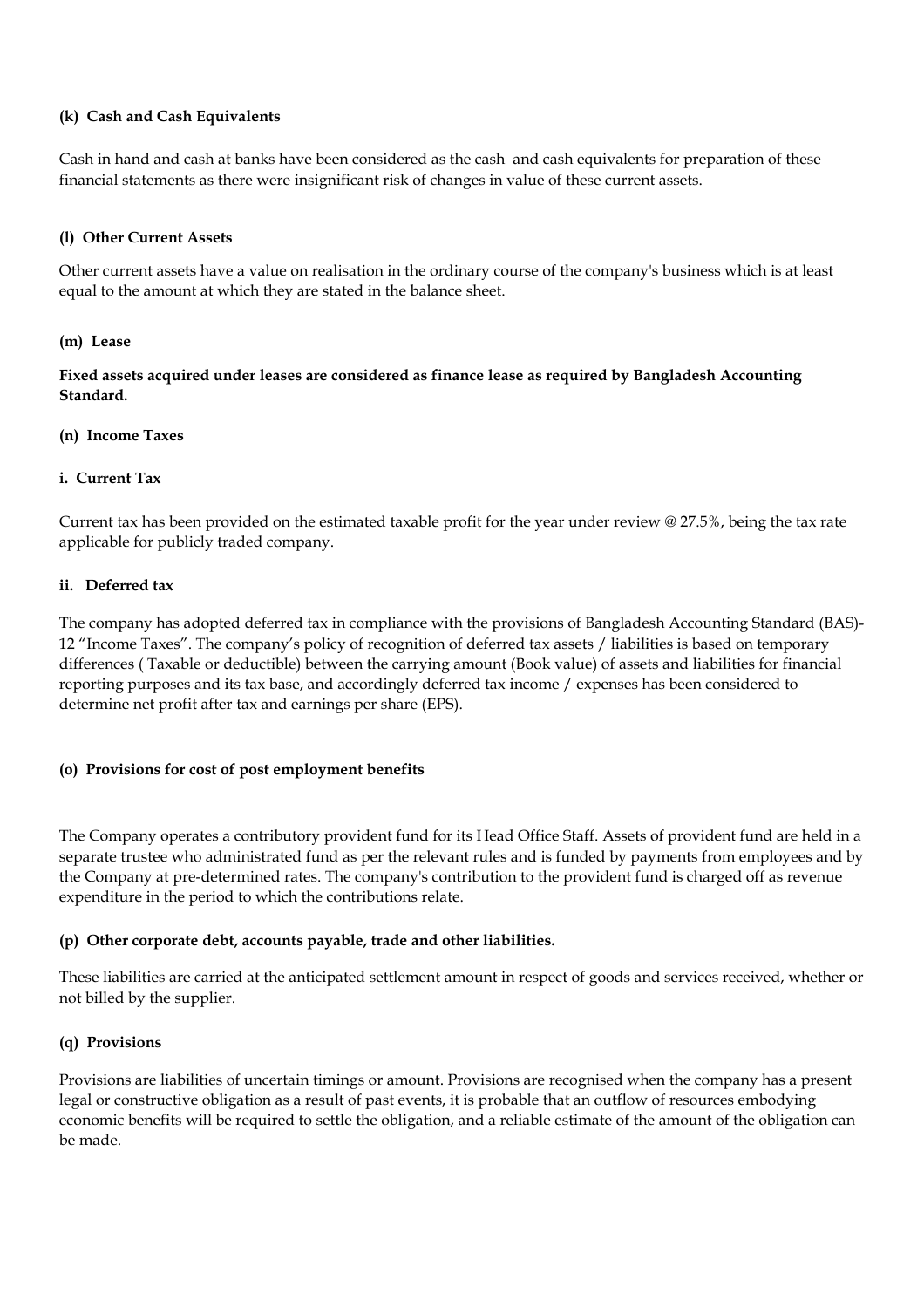## **('r) Proposed Dividend**

Dividend proposed by the board of directors for the year under review shall be accounted for after the approval of the shareholders in the annual general meeting.

# **(s) Earnings Per Share (EPS)**

This has been calculated by dividing the basic earnings by the weighted average number of ordinary shares outstanding during the year.

#### *Basic Earnings*

This represents earnings for the year attributable to ordinary shareholders. As there was no preference dividend, minority interest or extra ordinary items, the net profit after tax for the year has been considered as fully attributable to the ordinary shareholders.

#### *Weighted Average Number of Ordinary Shares Outstanding During the year*

This represents the number of ordinary shares outstanding at the beginning of the year plus the number of ordinary shares issued during the year multiplied by a time-weighting factor. The time-weighting factor is the number of days the specific shares are outstanding as a proportion of the total number of days in the period.

#### *Diluted Earnings Per Share*

No diluted EPS is required to be calculated for the year as there was no scope for dilution during the year under review.

#### **(t) Foreign Currencies**

Foreign Currency transactions are recorded at the applicable rates of exchange ruling at the transaction date.

Monetary assets and liabilities denominated in foreign currencies at the balance sheet date are translated at the applicable rates of exchange ruling at that date. But there were no monetary assets and liabilities in foreign currencies at the balance sheet date.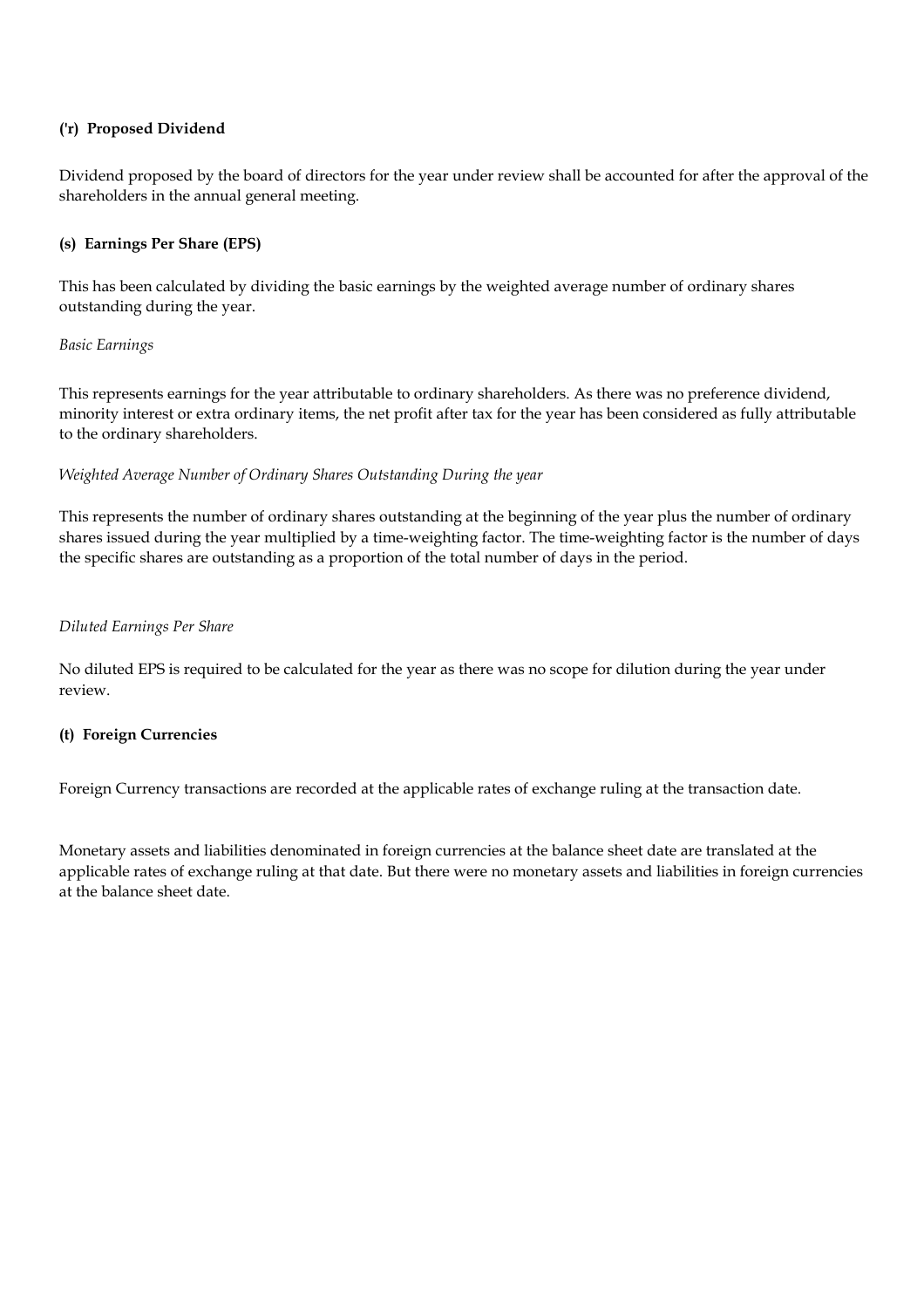# **4.00 PROPERTY, PLANT & EQUIPMENT**

|                               |             | $\overline{C}$ O         | $S$ T                        |             |                       | <b>DEPRECIATION</b> |                |              |            | <b>Net Book</b> |
|-------------------------------|-------------|--------------------------|------------------------------|-------------|-----------------------|---------------------|----------------|--------------|------------|-----------------|
| Particulars                   | As on       | Addition                 | Adjustment                   | As on       | Rate<br>$\frac{0}{0}$ | As on               | Adjustment     | For the year | As on      | Value as on     |
|                               | 01.01.2013  | during year              | during year                  | 31.12.2013  |                       | 01.01.2013          | during year    |              | 31.12.2013 | 31.12.2013      |
| <b>Existing Units-1</b>       |             |                          |                              |             |                       |                     |                |              |            |                 |
| Leasehold Land                | 1,215,803   | $\overline{\phantom{a}}$ | $\overline{a}$               | 1,215,803   | $\overline{a}$        |                     |                |              |            | 1,215,803       |
| <b>Factory Building</b>       | 24,304,253  |                          |                              | 24,304,253  | 2.5                   | 11,959,988          |                | 308,607      | 12,268,595 | 12,035,658      |
| Plant and Machinery           | 57,735,186  | $\overline{\phantom{a}}$ | $\overline{\phantom{a}}$     | 57,735,186  | $\overline{7}$        | 38,251,060          | $\overline{a}$ | 1,363,889    | 39,614,949 | 18,120,237      |
| Deep Tube Well                | 1,125,000   | $\qquad \qquad =$        | $\overline{a}$               | 1,125,000   | 15                    | 699,043             |                | 63,894       | 762,937    | 362,063         |
| Diesel Generating Set         | 402,000     |                          | $\overline{a}$               | 402,000     | 15                    | 225,879             | $\overline{a}$ | 26,418       | 252,297    | 149,703         |
| Loose Tools                   | 98,001      |                          |                              | 98,001      | 15                    | 87,049              |                | 1,643        | 88,692     | 9,309           |
| Laboratory Equipment          | 2,987,336   | 12,820                   | $\overline{\phantom{a}}$     | 3,000,156   | 10                    | 1,482,779           | $\overline{a}$ | 150,456      | 1,633,235  | 1,366,921       |
| Electrical Installation       | 46,318      | 55,750                   |                              | 102,068     | 10                    | 26,527              |                | 1,979        | 28,506     | 73,562          |
| Laboratory Glass Ware         | 41,626      | $\overline{\phantom{a}}$ | $\overline{\phantom{a}}$     | 41,626      | 15                    | 41,226              | $\overline{a}$ | 60           | 41,286     | 340             |
| Production Equipment          | 1,220,541   | $\qquad \qquad =$        | $\overline{a}$               | 1,220,541   | 10                    | 396,612             | $\overline{a}$ | 82,393       | 479,005    | 741,536         |
| <b>Transport and Vehicles</b> | 6,602,162   |                          |                              | 6,602,162   | 20                    | 6,090,217           |                | 127,986      | 6,218,203  | 383,959         |
| Motorcycle                    | 6,750,500   | $\overline{a}$           | $\overline{a}$               | 6,750,500   | 20                    | 4,980,897           | $\overline{a}$ | 353,921      | 5,334,818  | 1,415,682       |
| <b>Furniture and Fixtures</b> | 3,305,449   | 101,637                  | $\overline{\phantom{a}}$     | 3,407,086   | 10                    | 1,755,440           | $\overline{a}$ | 155,001      | 1,910,441  | 1,496,645       |
| Office Equipment              | 9,744,806   | 600,042                  | $\qquad \qquad \blacksquare$ | 10,344,848  | 15                    | 6,213,928           | $\overline{a}$ | 529,632      | 6,743,560  | 3,601,289       |
| Office By-cycles              | 15,962      |                          | $\overline{a}$               | 15,962      | 20                    | 14,726              | $\overline{a}$ | 247          | 14,973     | 989             |
| <b>Books</b>                  | 98,060      |                          |                              | 98,060      | 15                    | 74,777              |                | 3,492        | 78,269     | 19,791          |
| Sub Total                     | 115,693,003 | 770,249                  | $\overline{\phantom{a}}$     | 116,463,252 |                       | 72,300,148          |                | 3,169,616    | 75,469,764 | 40,993,488      |
| Injectable (Ampoule) Unit -2  |             |                          |                              |             |                       |                     |                |              |            |                 |
| <b>Factory Building</b>       | 3,627,409   |                          | $\overline{a}$               | 3,627,409   | 2.5                   | 823,146             | $\overline{a}$ | 70,107       | 893,253    | 2,734,156       |
| Plant and Machinery           | 10,109,773  | $\blacksquare$           | $\blacksquare$               | 10,109,773  | $\overline{7}$        | 5,152,655           |                | 346,998      | 5,499,654  | 4,610,119       |
| Production Equipment          | 80,500      | $\overline{\phantom{0}}$ | $\overline{\phantom{a}}$     | 80,500      | 10                    | 48,791              |                | 3,171        | 51,962     | 28,538          |
| <b>Transport and Vehicles</b> | 2,235,000   | $\blacksquare$           | $\overline{a}$               | 2,235,000   | $\overline{20}$       | 2,027,446           | $\overline{a}$ | 41,511       | 2,068,957  | 166,043         |
| <b>Furniture and Fixture</b>  | 930,903     |                          |                              | 930,903     | 10                    | 623,587             |                | 30,732       | 654,319    | 276,584         |
| Sub Total                     | 16,983,585  | $\blacksquare$           |                              | 16,983,585  |                       | 8,675,626           | $\overline{a}$ | 492,518      | 9,168,144  | 7,815,441       |
| December 31, 2013 Tk.         | 132,676,588 | 770,249                  | $\overline{a}$               | 133,446,837 |                       | 80,975,774          |                | 3,662,135    | 84,637,908 | 48,808,929      |
| December 31, 2012 Tk.         | 132,179,388 | 1,097,200                | (600,000)                    | 132,676,588 |                       | 77,717,857          | (540, 944)     | 3,798,860    | 80,975,773 | 51,700,815      |

| Note: Depreciation Charged to:      |     | 31-12-2013 | 31-12-2012 |
|-------------------------------------|-----|------------|------------|
| Cost of Goods Sold (Note - 13)      |     | 2,491,856  | 2,584,412  |
| Administrative Expenses (Note - 14) |     | 1,170,279  | 1,214,448  |
|                                     | Tk. | 3,662,135  | 3,798,860  |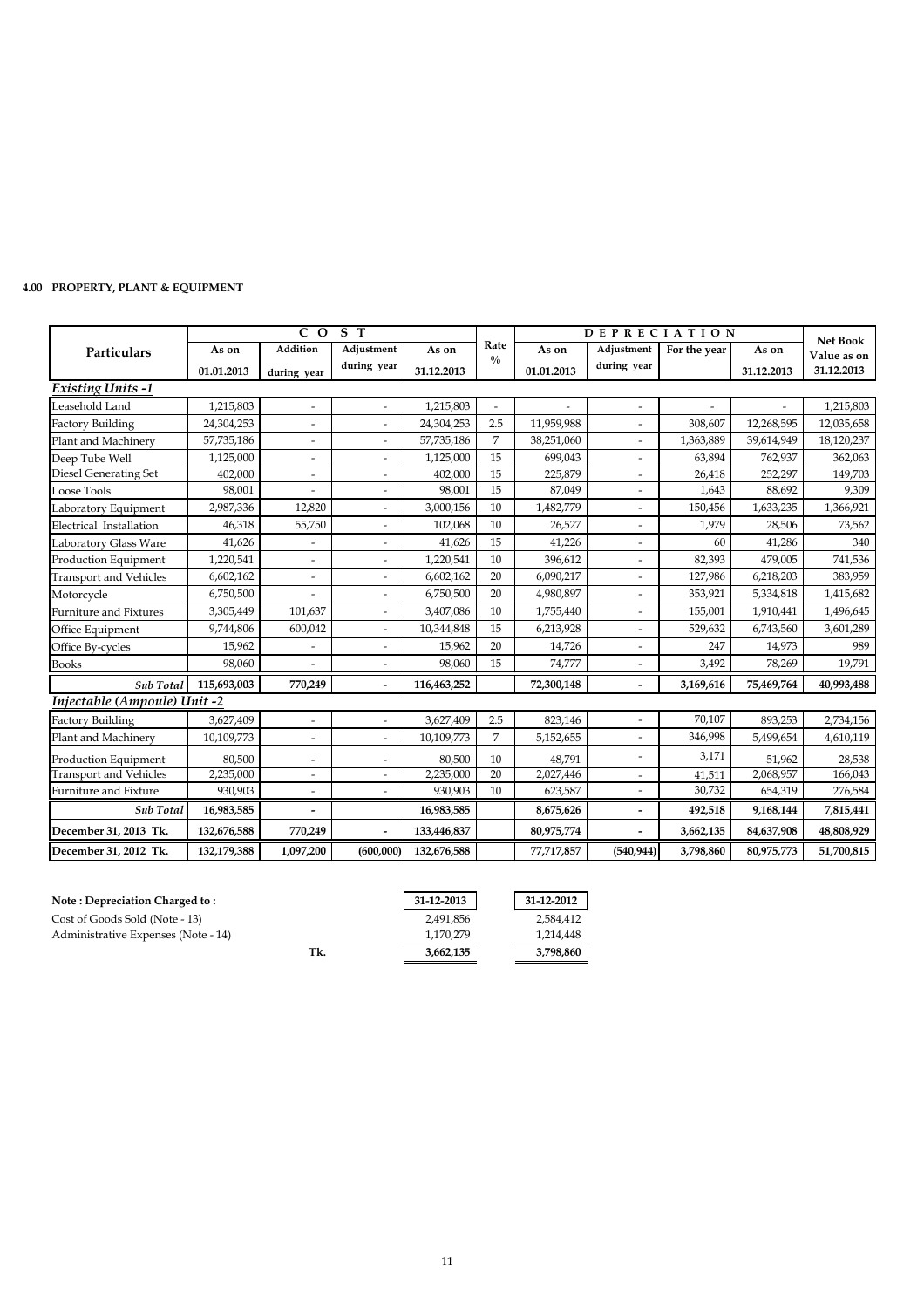|                       | <b>Amount in Taka</b> |             |
|-----------------------|-----------------------|-------------|
|                       | 2013                  | 2012        |
| 5.00 INVENTORIES      |                       |             |
|                       |                       |             |
| Raw materials         | 45,812,353            | 24,189,437  |
| Packing materials     | 22,812,655            | 19,414,504  |
| Promotional materials | 1,538,809             | 3,458,548   |
| Work-in-process       | 3,819,210             | 9,675,699   |
| Finished goods        | 59,147,839            | 62,637,790  |
| Materials-in-transit  | 198,668               | 496,989     |
|                       | 133,329,534           | 119,872,967 |

#### **6.00 ACCOUNTS RECEIVABLES**

 a) Accounts Receivables of Tk. 73,261,782 (2012 - 42,992,309) is considered good in respect of which the company holds no security other than the debtors personal security.

- b) No amount was due by the associated undertakings.
- c) No amount was due by the directors (including Managing director), managing agents, managers and other officers of the company and any of them severally or jointly with any other person.

(d) Debtors outstanding for a period

| Above six months | Tk. | 47,244,280 |
|------------------|-----|------------|
| Below six months |     | 26,017,502 |

#### **7.00 ADVANCES, DEPOSITS AND PRE-PAYMENTS**

|                     | a) Advances                    | 58,592,377 | 51,022,843 |
|---------------------|--------------------------------|------------|------------|
|                     | b) Deposit and Prepayments     | 2,543,903  | 5,057,621  |
|                     |                                | 61,136,280 | 56,080,464 |
|                     | a) Advances                    |            |            |
|                     | Advances to staff              | 1,525,105  | 3,079,905  |
|                     | <b>Advance Rent</b>            | 616,000    |            |
|                     | Income tax                     | 28,253,683 | 24,555,291 |
|                     | Against purchases and expenses | 18,480,706 | 13,826,627 |
|                     | Associated Undertaking         | 9,716,883  | 9,561,020  |
|                     | Sub total                      | 58,592,377 | 51,022,843 |
|                     | b) Deposit and Prepayments     |            |            |
|                     | VAT deposit                    | 153,463    | 981,824    |
|                     | L/C Margin                     | 1,034,000  | 2,406,000  |
|                     | Guarantee Margin               | 20,175     | 20,715     |
|                     | Other Deposits                 | 1,311,265  | 1,624,082  |
|                     | Pre-payments                   | 25,000     | 25,000     |
|                     | Sub total                      | 2,543,903  | 5,057,621  |
| $\boldsymbol{8.00}$ | CASH AND CASH EQUIVALENTS      |            |            |
|                     | In hand                        | 574,441    | 214,029    |
|                     | At banks:                      | 22,850,817 | 7,973,048  |
|                     | In current account             | 12,769,302 | 7,891,533  |
|                     | In FDR                         | 10,000,000 |            |
|                     | In in-operative account        | 81,515     | 81,515     |
|                     |                                | 23,425,258 | 8,187,077  |
|                     |                                |            |            |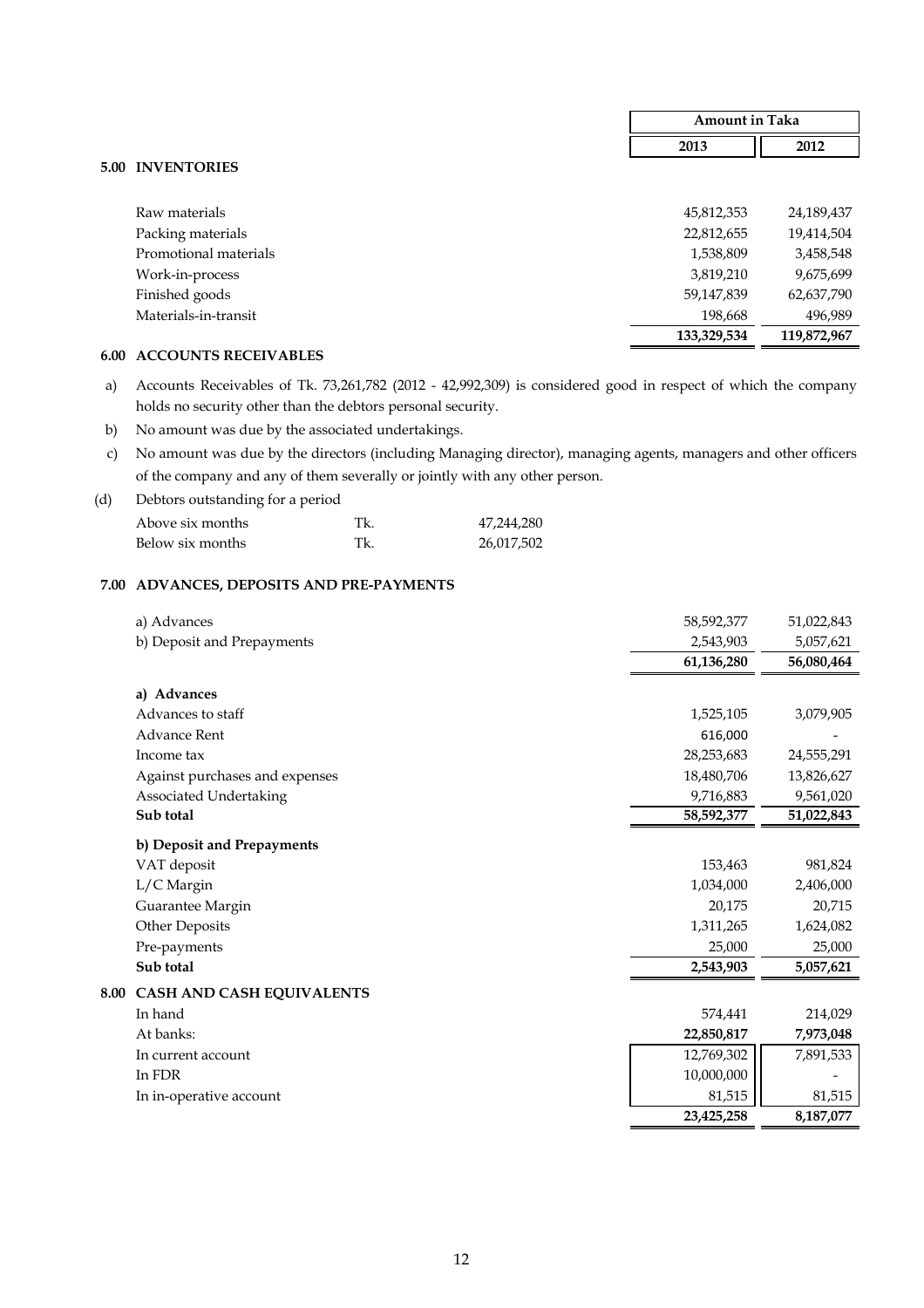| <b>Amount in Taka</b> |      |  |
|-----------------------|------|--|
| 2013                  | 2012 |  |

 **20,000,000 20,000,000** 

#### **09.00 ISSUED SHARE CAPITAL**

#### **AUTHORISED**

2,500,000 Ordinary Shares of Tk. 10 each **25,000,000 25,000,000** 

Issued, Subscribed and paid-up Capital

1,821,008 Ordinary Shares of Tk. 10 each

fully paid up in cash 18,210,080 18,210,080 18,210,080

- 178,992 Ordinary Shares of Tk. 10 each paid-up in full for consideration other-wise than in cash 1,789,920 | 1,789,920 | 1,789,920 | 1,789,920 | 1,789,920 | 1,789,920 | 1,789,920 | 1,789,920 | 1,789,
- a) The break-up of share-holding is given below :

|                                            | 2013         |               |              | 2012          |
|--------------------------------------------|--------------|---------------|--------------|---------------|
|                                            | No of Shares | $\frac{0}{0}$ | No of Shares | $\frac{0}{0}$ |
|                                            |              |               |              |               |
| Sponsors, Directors and Associates         | 1,326,108    | 66.31         | 1,295,958    | 64.80         |
| ICB (Investment Corporation of Bangladesh) | 65,000       | 3.25          | 94,030       | 4.70          |
| Foreign Investors                          | 178,992      | 8.95          | 178,992      | 8.95          |
| General Public                             | 429,900      | 21.50         | 431,020      | 21.55         |
|                                            | 2,000,000    | 100           | 2,000,000    | 100           |

b) The distribution schedule showing the number of shareholders' and their shareholdings in Percentage has been disclosed as a requirement of the "Listing Regulation" of Dhaka and Chittagong Stock Exchanges as on 31st December, 2013.

|                             |                               | No.of         | <b>Holdings</b> |
|-----------------------------|-------------------------------|---------------|-----------------|
| Range of Holdings           | <b>Number of Shareholders</b> | <b>Shares</b> | $\frac{0}{0}$   |
| Less than 500 shares        | 3,804                         | 230,870       | 11.54%          |
| 501 to 5,000 shares         | 163                           | 198,130       | 9.91%           |
| 5,001 to 10,000 shares      |                               | 45,850        | $2.29\%$        |
| 10,001 to 20,000 shares     |                               |               |                 |
| 20,001 to 30,000 shares     |                               | 20,100        | 1.01%           |
| 30,001 to 40,000 shares     |                               | 80,000        | 4.00%           |
| 40,001 to 50,000 shares     |                               | 40,100        | $2.01\%$        |
| 50,001 to 100,000 shares    |                               |               |                 |
| 100,001 to 1,000,000 shares |                               | 178,992       | 8.95%           |
| Over $1,000,000$ shares     |                               | 1,205,958     | 60.30%          |
|                             | 3,980                         | 2,000,000     | 100%            |

#### **c) Market Price :**

The shares are listed in the Dhaka and Chittagong Stock Exchanges, on 31.12.2013 each share was quoted at Tk. 259.00 (on 2012 - Tk. 226.70) in the Dhaka Stock Exchange Ltd. and Tk. 257.00 (on 2012 - Tk. 230.00) in the Chittagong Stock Exchange Ltd.

## **d) Option on unissued shares :**

There is no option regarding authorised capital not yet issued but can be used to increase the issued, subscribed and paid-up capital through the issuance of new shares against cash contributions and bonus.

#### **10.00 TAX-HOLIDAY RESERVE**

This is being provided out of Tax-Holiday Profit to invest in the same undertaking or in any new industrial undertaking or in stocks and shares of a public company or in government bonds or securities or for other purposes as specified in this respect as one of the condition of granting Tax Holiday.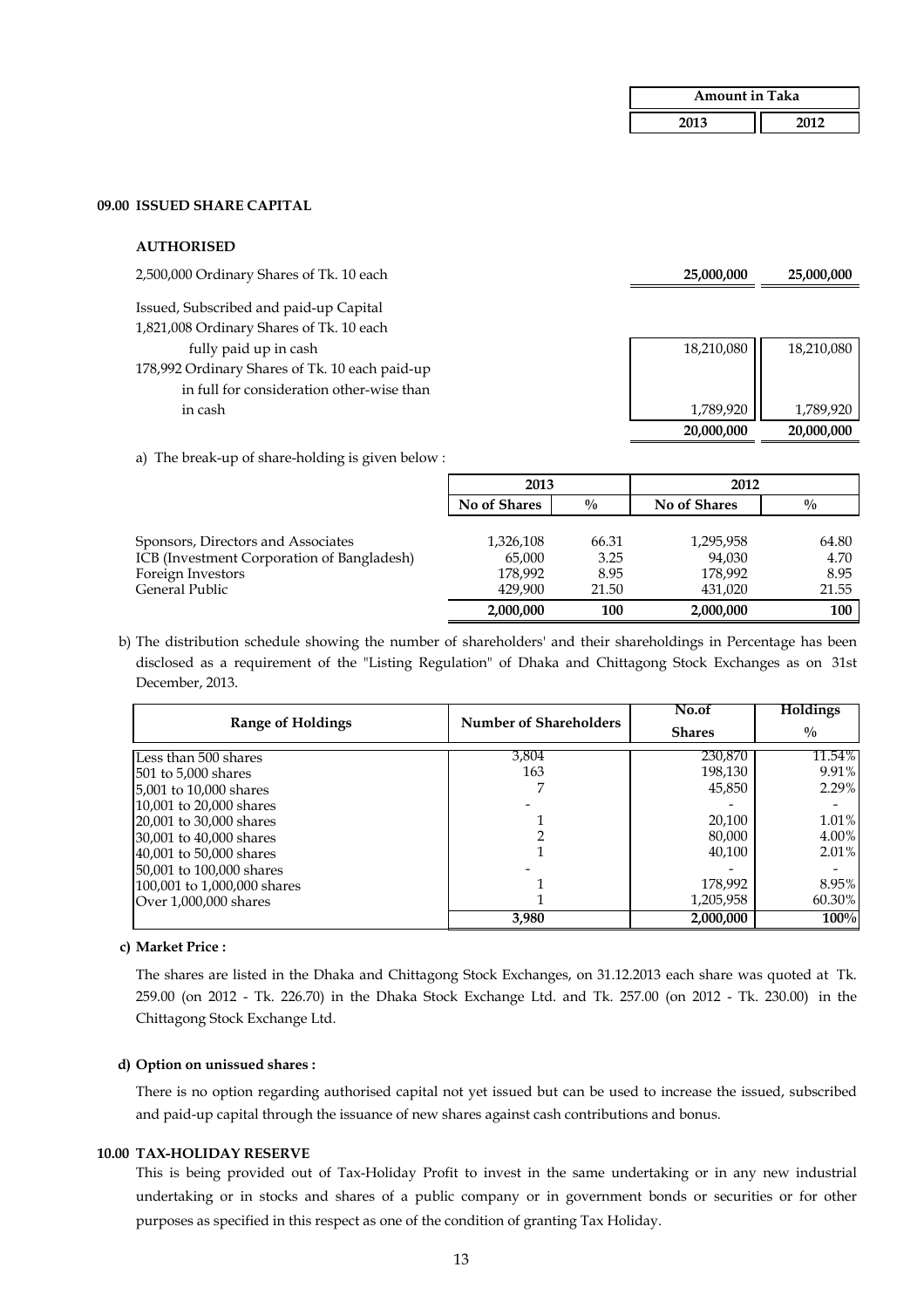|                                     | <b>Amount in Taka</b> |            |
|-------------------------------------|-----------------------|------------|
|                                     | 2013                  | 2012       |
| <b>11.00 PROVISION FOR TAXATION</b> |                       |            |
| <b>Opening Balance</b>              | 23,101,492            | 20,556,556 |
| Provision for the year              | 3,466,075             | 2,544,936  |
|                                     | 26,567,567            | 23,101,492 |

Income tax assessment upto 31.12.2008 is completed. Assessment for the years 2010, 2011, & 2012 are finalized and in appeal. Income tax assessment for the year 2013 is filed for assessment.

# **12.00 REVENUE (TURNOVER) FROM NET SALES**

| <b>Local Sales</b>                                            |         | 341,112,218    | 275,712,615    |
|---------------------------------------------------------------|---------|----------------|----------------|
| Export Sales to Myanmar 2013 (US\$ 23,700) 2012 (US\$ 66,234) |         | 1,860,213      | 5,372,265      |
|                                                               |         | 342,972,431    | 281,084,880    |
| <b>Sales Quantity:</b>                                        |         |                |                |
| Tablet                                                        | Pcs.    | 104,199,458    | 168,449,359    |
| Capsules                                                      | Pcs.    | 35,702,503     | 16,478,942     |
| <b>Bottle</b>                                                 | Unit    | 296,943        | 584,888        |
| Ointment                                                      | Pcs.    | 44,219         | 90,699         |
| Injection                                                     | Ampoule | 2,407,129      | 1,534,614      |
| 13.00 COST OF GOODS SOLD                                      |         |                |                |
| Work-in-process (Opening)                                     |         | 9,675,699      | 10,786,568     |
| Raw materials consumed - (.01)                                |         | 69,351,879     | 64,054,459     |
| Packing materials consumed - (.02)                            |         | 54,851,928     | 41,399,786     |
| Promotional materials consumed -(.03)                         |         | 3,317,006      | 1,411,031      |
| Factory overhead -(.04)                                       |         | 26,782,274     | 25,067,195     |
| Depreciation                                                  |         | 2,491,856      | 2,584,412      |
| Work-in-process (Closing)                                     |         | (3,819,210)    | (9,675,699)    |
| Cost of production                                            |         | 162,651,431    | 135,627,752    |
| Stock of finished goods (Opening)                             |         | 62,637,790     | 62,069,397     |
| Stock of finished goods (Closing)                             |         | (59, 147, 839) | (62, 637, 790) |
| Cost of free samples                                          |         | (2,817,156)    | (2,706,846)    |
|                                                               |         | 163,324,226    | 132,352,513    |

#### **(.01) Raw Materials Consumed**

|               | Active           | <b>Recipients</b> | E.H.G.         |                |                |
|---------------|------------------|-------------------|----------------|----------------|----------------|
|               | Ingredients (kg) | (kg)              | Capsules (pcs) |                |                |
| Opening Stock | 7,421            | 68,235            | 4,197,580      | 24,189,437     | 24,903,225     |
| Purchase      | 30,857           | 212,702           | 48,033,889     | 90,974,795     | 63,340,671     |
| Closing Stock | (8,365)          | (124, 545)        | (9,041,127)    | (45, 812, 353) | (24, 189, 437) |
|               | 29,913           | 156,392           | 43,190,342     | 69,351,879     | 64,054,459     |

Raw materials consumed is 84.16 % imported.

# **(.02) Packing Materials Consumed**

| <b>Opening Stock</b> | 19,414,504   | 18,831,128     |
|----------------------|--------------|----------------|
| Purchase             | 58,249,777   | 41,983,162     |
|                      |              |                |
| Closing Stock        | (22,812,353) | (19, 414, 504) |
|                      | 54,851,928   | 41,399,786     |

Packing materials consumed is 45.99 % imported.

Particulars in respect of quantity of each packing materials as well as value of each class of packing materials are not given as number of items as well as classes of items are large.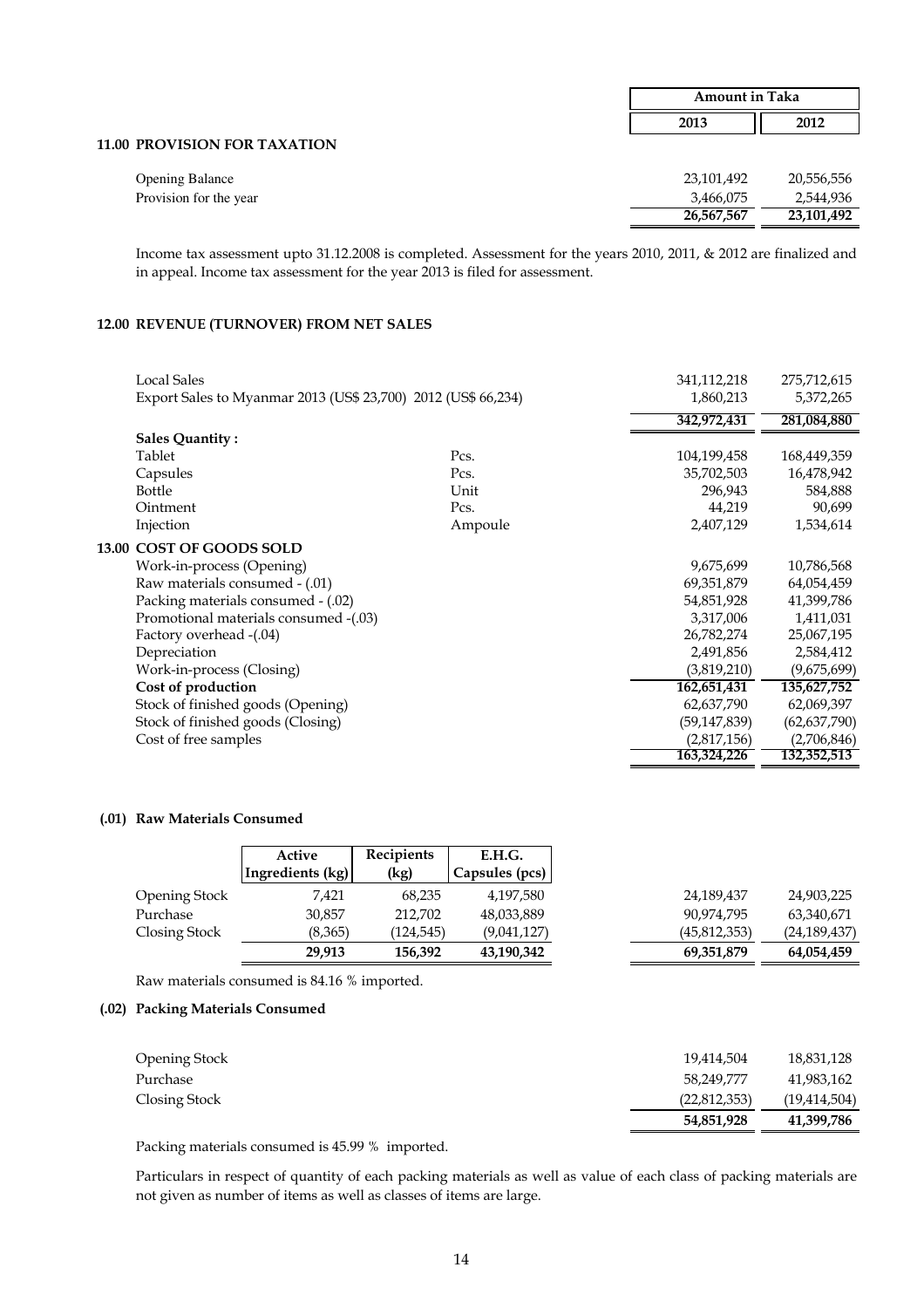|                                      |             | <b>Amount in Taka</b> |  |
|--------------------------------------|-------------|-----------------------|--|
|                                      | 2013        | 2012                  |  |
| (.03) Promotional Materials Consumed |             |                       |  |
| <b>Opening Stock</b>                 | 3,458,548   | 3,576,819             |  |
| Purchase                             | 1,397,267   | 1,292,760             |  |
| Closing Stock                        | (1,538,809) | (3,458,548)           |  |
|                                      | 3,317,006   | 1,411,031             |  |

Particulars in respect of quantity of each promotional materials as well as value of each class of promotional materials are not given as number of items as well as classes of items are large.

# **(.04) FACTORY OVERHEAD**

| Salary, wages and allowances | 19,325,091 | 19,043,175 |
|------------------------------|------------|------------|
| Overtime allowances          | 128,925    | 11,470     |
| Rent, rates and taxes        | 200,000    | 326,789    |
| Electricity, Gas and Water   | 845,903    | 784,545    |
| Car expenses                 | 700        | 67,220     |
| <b>Bank</b> charges          |            | 747        |
| Conveyance                   | 77,959     | 53,815     |
| Entertainment                | 127,538    | 77,389     |
| Printing and Stationery      | 214,215    | 219,878    |
| Repairs and maintenance      | 987,233    | 849,156    |
| Telephone                    | 120,821    | 153,992    |
| Security expenses            |            | 32,180     |
| Indirect materials-Packing   | 619,112    | 321,427    |
| Fees and Commissions         | 251,100    | 247,730    |
| Newspaper and periodicals    | 1,986      | 42,895     |
| Uniform                      | 156,000    | 30,680     |
| <b>General Expenses</b>      | 189,099    | 107,470    |
| Washing and laundry expenses | 87,143     | 8,487      |
| Research and Development     |            | 900        |
| Power & Fuel                 | 3,449,449  | 2,687,250  |
|                              | 26,782,274 | 25,067,195 |

## **14.00 ADMINISTRATIVE EXPENSES**

|                                           | 18,689,414 | 11,534,569 |
|-------------------------------------------|------------|------------|
| Depreciation                              | 1,170,279  | 1,214,448  |
| Advertisement & Publicity                 | 106,446    | 75,182     |
| <b>AGM</b> expenses                       | 389,200    | 328,838    |
| Companies Development (Software Programe) |            | 300,000    |
| Legal and professional charges            | 429,000    | 229,000    |
| Insurance premium                         | 265,930    | 267,465    |
| Audit fees (Statutory)                    | 150,000    | 125,000    |
| Membership subscription                   | 81,882     | 70,564     |
| Fees and commissions                      | 82,202     | 52,300     |
| Telephone                                 | 662,430    | 579,427    |
| Repairs and maintenance                   | 595,296    | 144,467    |
| Electricity, Gas and Water                | 996,217    |            |
| Printing and Stationery                   | 273,654    | 221,435    |
| Postage expenses                          | 39,463     | 36,999     |
| <b>Travelling Expenses</b>                | 431,995    |            |
| Entertainment                             | 421,241    | 87,049     |
| Conveyance                                | 136,511    | 119,387    |
| <b>Bank Charges</b>                       | 69,511     | 36,048     |
| Car expenses                              | 595,846    | 276,946    |
| <b>Bonus</b>                              | 169,700    | 161,650    |
| Directors' Remuneration                   | 4,200,000  | 2,400,000  |
| Salary and allowances                     | 7,422,612  | 4,808,364  |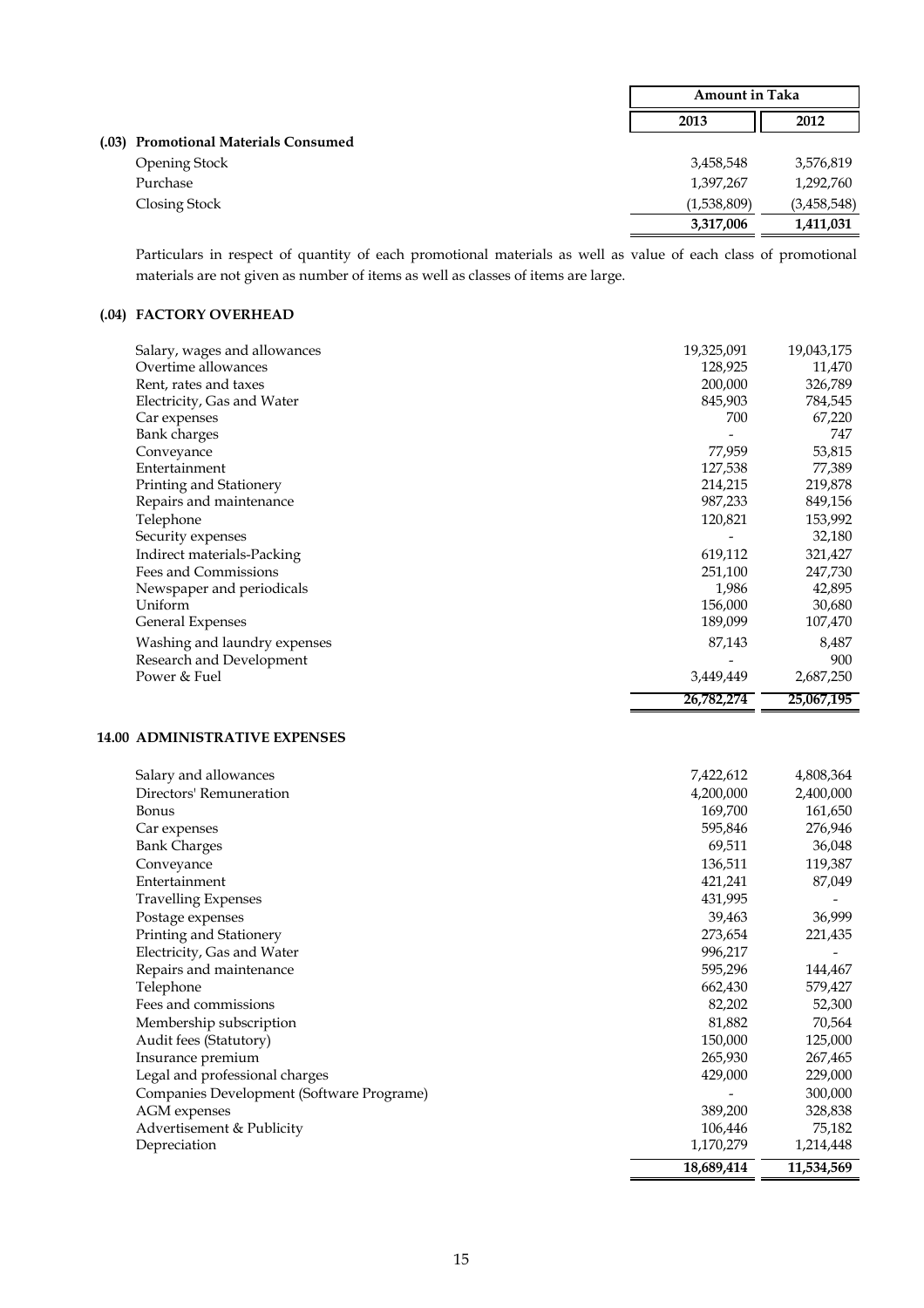|                                             | <b>Amount in Taka</b> |             |
|---------------------------------------------|-----------------------|-------------|
|                                             | 2013                  | 2012        |
| <b>15.00 MARKETING AND SELLING EXPENSES</b> |                       |             |
| Salary and allowances                       | 81,518,486            | 70,460,396  |
| <b>Incentive Bonus</b>                      | 1,916,008             | 1,103,417   |
| Rent, rates and taxes                       | 3,350,910             | 1,531,837   |
| Car expenses                                | 146,093               | 173,844     |
| <b>Bank</b> charges                         | 1,086,602             | 464,162     |
| Conveyance                                  | 319,173               | 378,899     |
| Entertainment                               | 327,607               | 323,820     |
| Postage expenses                            | 31,268                | 14,340      |
| Printing and Stationery                     | 673,963               | 605,137     |
| Repairs and maintenance                     | 503,656               | 506,077     |
| Telephone                                   | 1,157,352             | 1,035,148   |
| Security expenses                           | 15,340                | 13,950      |
| Electricity, Gas and Water                  | 357,970               | 282,047     |
| Fees and commissions                        | 32,080                | 4,190       |
| <b>Insurance Premium</b>                    |                       | 1,043       |
| TA/DA of MR and others                      | 16,199,951            | 15,838,864  |
| Legal and professional charges              | 5,300                 |             |
| Market Development Expenses                 | 4,500                 |             |
| Medical expenses                            | 200                   | 15,000      |
| General expenses                            | 8,108                 | 20,583      |
| Meeting/Conference/Training expenses        | 1,703,348             | 1,238,733   |
| Delivery Van expenses                       | 889,599               | 886,838     |
| Delivery expenses                           | 19,471,039            | 14,943,457  |
| Free Sample                                 | 4,303,068             | 4,168,938   |
| <b>Export expenses</b>                      | 80,000                | 257,000     |
|                                             | 134,101,621           | 114,267,720 |

#### **16.00 FINANCIAL EXPENSES**

| Interest on Overdraft | 14,201,531 | 13,405,616               |
|-----------------------|------------|--------------------------|
| Interest on WPPF      | 213,457    | $\overline{\phantom{a}}$ |
|                       | 14,414,988 | 13,405,616               |

# **17.00 CONTRIBUTION TO WORKERS PROFIT PARTICIPATION FUND**

This represents 5% of net profit before charging the contribution for the year provided as per provisions of the Companies Profit (Workers Participation) Act, 1968 and is payable to workers as defined in the said Act.

# **18.00 BASIC EARNING PER SHARE (EPS)**

| Earning attributable to the Ordinary Shareholders (Net profit after tax)                                                                      | 7,900,375  | 7,870,376  |
|-----------------------------------------------------------------------------------------------------------------------------------------------|------------|------------|
| Weighted average number of Ordinary shares outstanding during the year                                                                        | 2,000,000  | 2,000,000  |
|                                                                                                                                               | 3.95       | 3.94       |
| 19.00 NET ASSETS VALUE (NAV)                                                                                                                  |            |            |
| <b>Net Assets</b>                                                                                                                             | 53,579,454 | 52,279,079 |
| Weighted average number of Ordinary shares outstanding during the year                                                                        |            |            |
|                                                                                                                                               | 2,000,000  | 2,000,000  |
|                                                                                                                                               | 26.80      | 26.14      |
| 20.00 NET OPERATING CASH FLOW PER SHARE                                                                                                       |            |            |
|                                                                                                                                               |            |            |
| Cash flows from operating activities as per Statement of cash flows<br>Weighted average number of Ordinary shares outstanding during the year | 2,124,461  | 11,735,670 |
|                                                                                                                                               | 2,000,000  | 2,000,000  |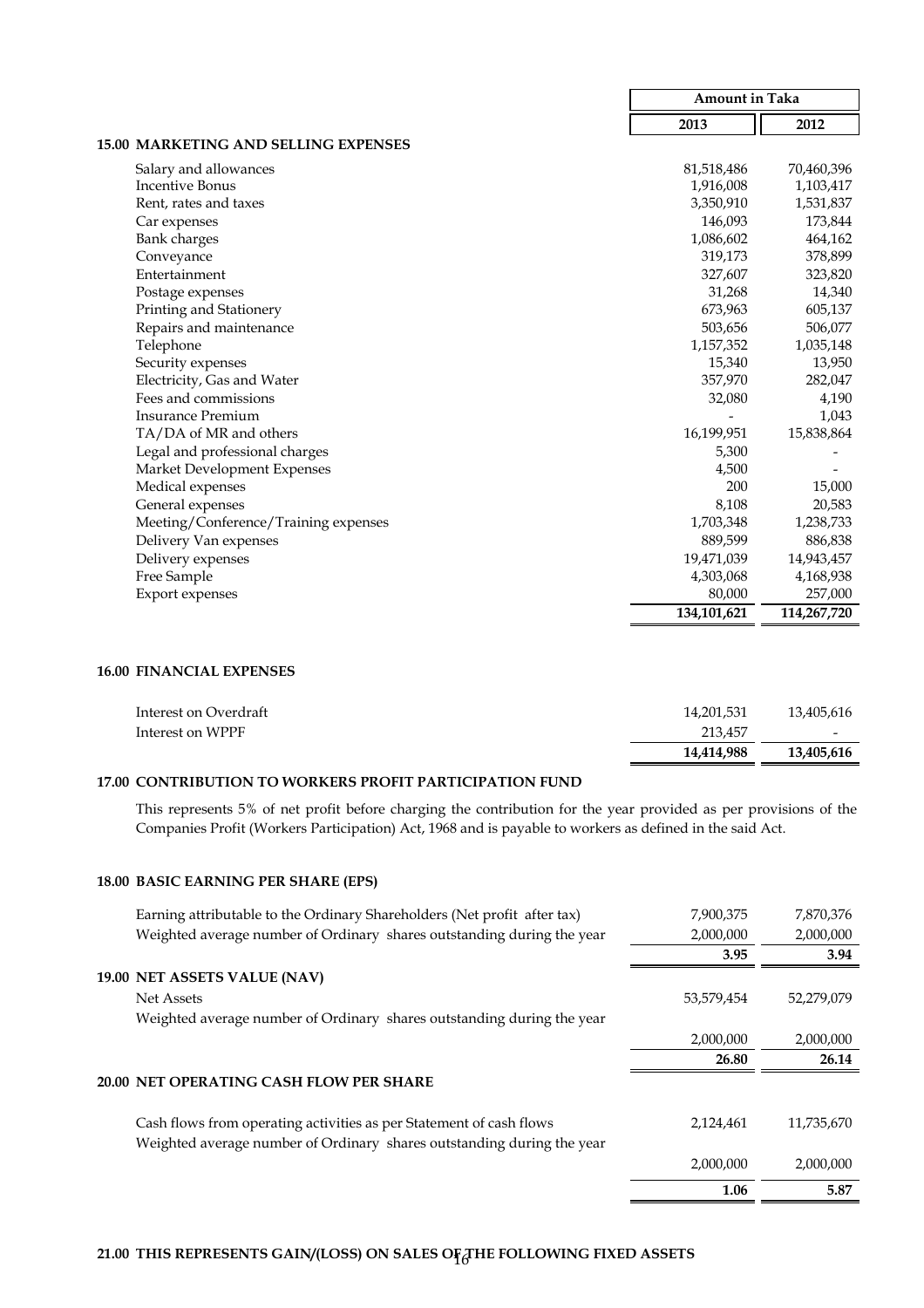|                                                       | <b>Amount in Taka</b> |            |
|-------------------------------------------------------|-----------------------|------------|
|                                                       | 2013                  | 2012       |
| Cost                                                  |                       |            |
| <b>Transport and Vehicales</b>                        |                       | 600,000    |
| Less: Accumulated Depreciation                        |                       | (540, 944) |
| Written down value                                    |                       | 59,056     |
| Sale proceeds of above fixed assets                   |                       | 560,000    |
| Total gain/ (loss) on sales of fixed assets           |                       | 500,944    |
| Gain on sale of Asset has been shown as Other Income. |                       |            |

#### **22.00 APPROPRIATION DURING THE YEAR**

In accordance with BAS 1 "Presentation of Financial Statements", the appropriations for the year other than proposed dividend for 2013 are reflected in the statement of changes in equity.

The net profit for the year carried forward in the balance sheet will be applied for payment of this year's dividend proposed by the board of directors @ 20% Stock dividend and 15% Cash dividend and will be accounted for in the accounts as and when approved by the shareholders in the annual general meeting. The total amount of proposed dividend for the year 2013 is Tk. 7,000,000.

# **23.00 PAYMENT/PERQUISITES TO DIRECTORS AND OFFICERS**

|                         | <b>Managing Director</b> | <b>Officers</b> |
|-------------------------|--------------------------|-----------------|
| Salary and allowances   |                          | 14,712,000      |
| Remuneration            | 3,990,000                |                 |
| <b>Bonus</b>            | $\overline{\phantom{0}}$ | 6,123,000       |
| Entertainment allowance | 210,000                  |                 |

The rate of Board meeting attendance fee per meeting per member is Tk.750 but no fees were drawn by the directors during the year under review.

No amount of money was spent by the Company for compensating any member of the Board, other than the managing director, for rendering special services.

#### **24.00 NATURE OF SECURITY OF LOAN FROM NBP**

The loan is secured against hypothecation on stocks, fixed assets, land and all other usual charge documents.

#### **25.00 PLANT CAPACITY AND CAPACITY UTILISATION**

|                           |  | On single shift basis  |                      |                                               |  |
|---------------------------|--|------------------------|----------------------|-----------------------------------------------|--|
| <b>Products</b>           |  | Production<br>capacity | Actual<br>production | <b>Remarks</b>                                |  |
| Tablet group (Pcs)        |  | 126,000,000            | 147,285,171          | Due to overtime work for<br>increasing demand |  |
| Capsule group (Pcs)       |  | 120,960,000            | 46,403,670           | As per market demand                          |  |
| Suspension group (Phials) |  | 2,160,000              | 408,983              | $-do-$                                        |  |
| Injectable (Ampoules)     |  | 10,368,000             | 1,984,350            | -do-                                          |  |